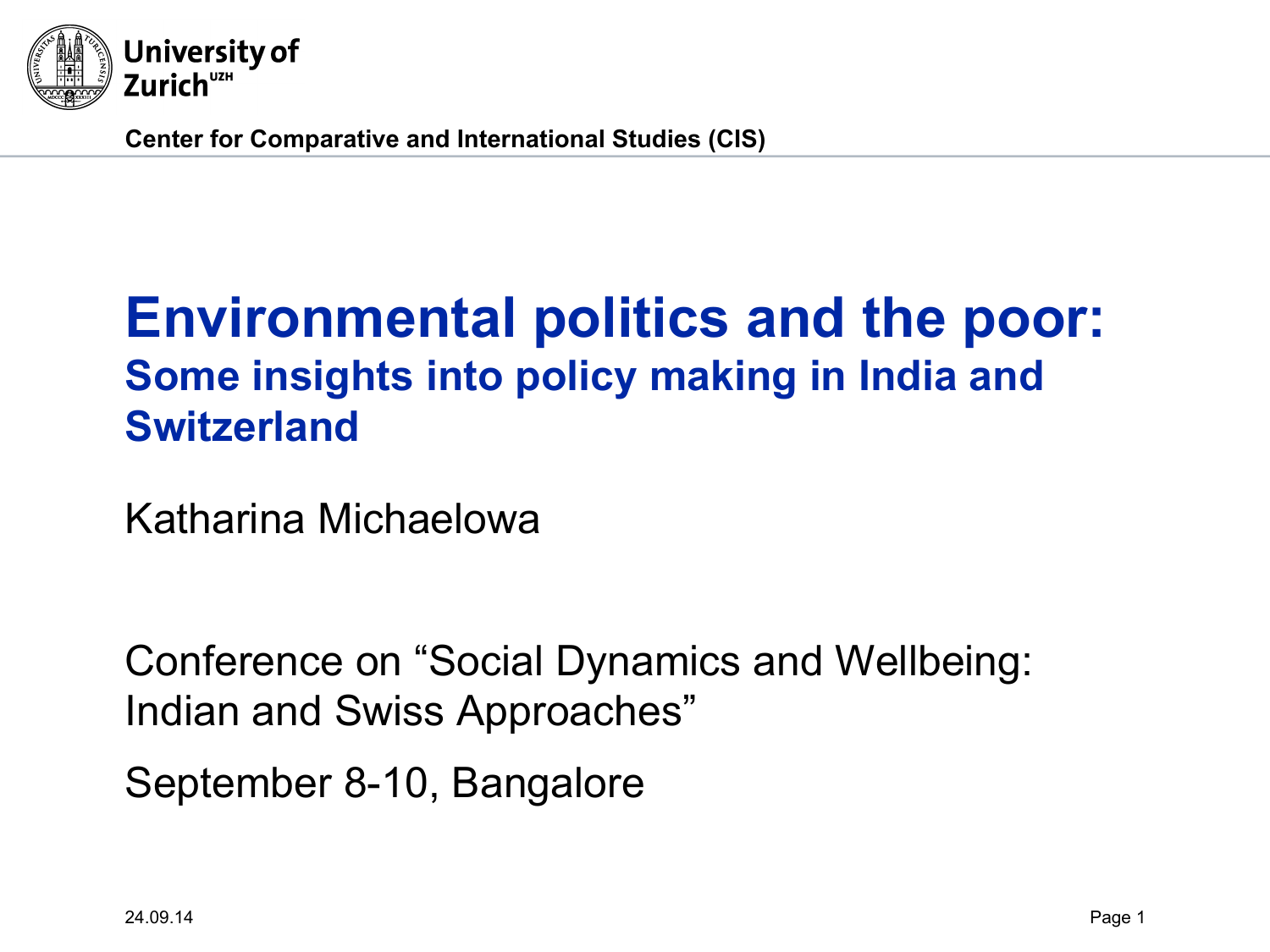# **1. Environmental position of Swiss parties**

**University of** 

Zurich<sup>UZH</sup>

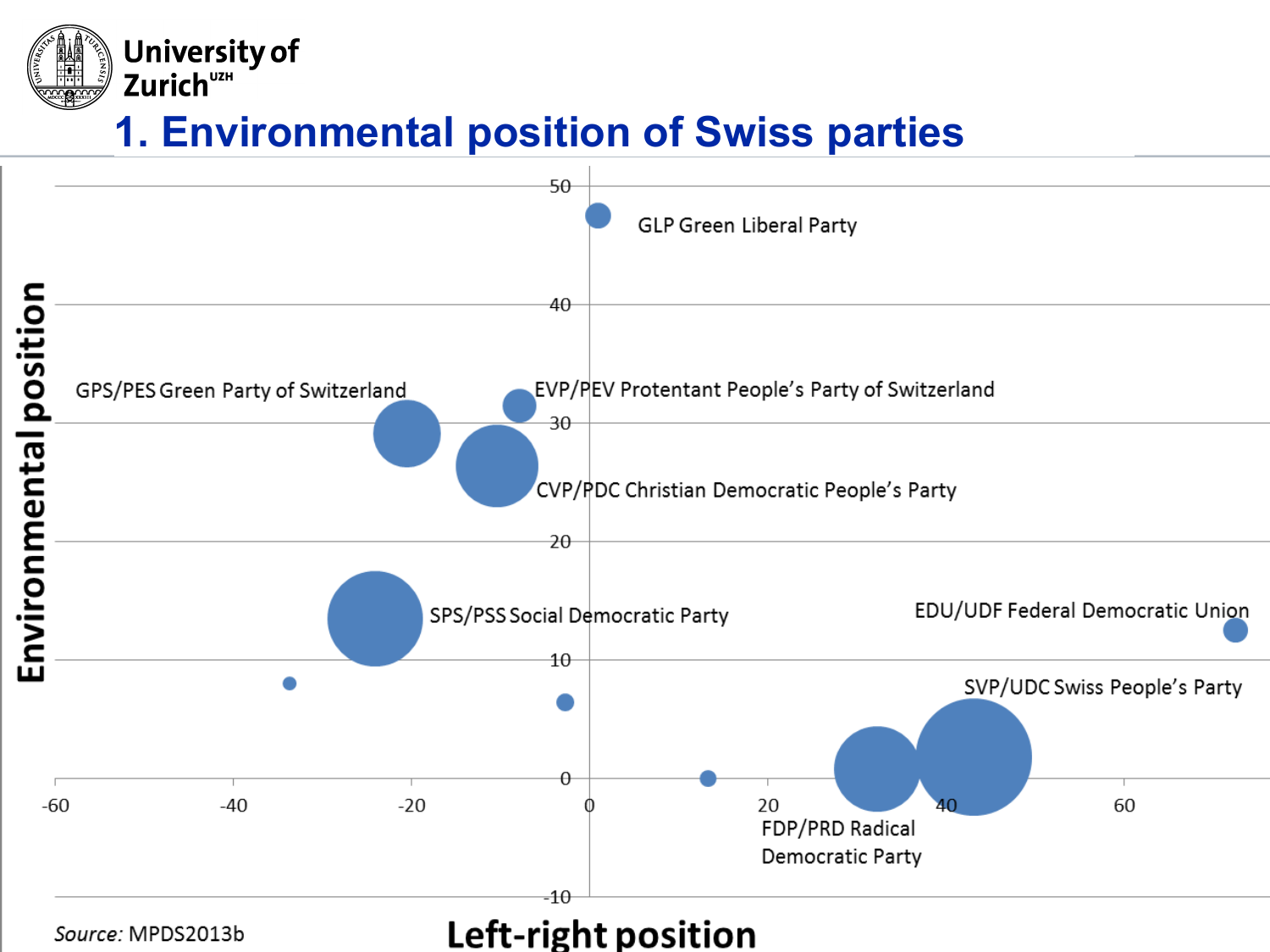

## **Background**

Paper "India's Energy Poverty Argument in International Negotiations and the Links to the National Discourse" with Mark Daniel Jäger (ETH Zurich), 2014

Starting point: The Indian position at the international climate negotiations  $\rightarrow$  No international commitments for poor countries

First,

- (a) access to clean energy must be available to all (at affordable prices), and
- (b) growth must be maintained to reach a decent level of income (or development in general) for all.

How does this position translate into domestic politics?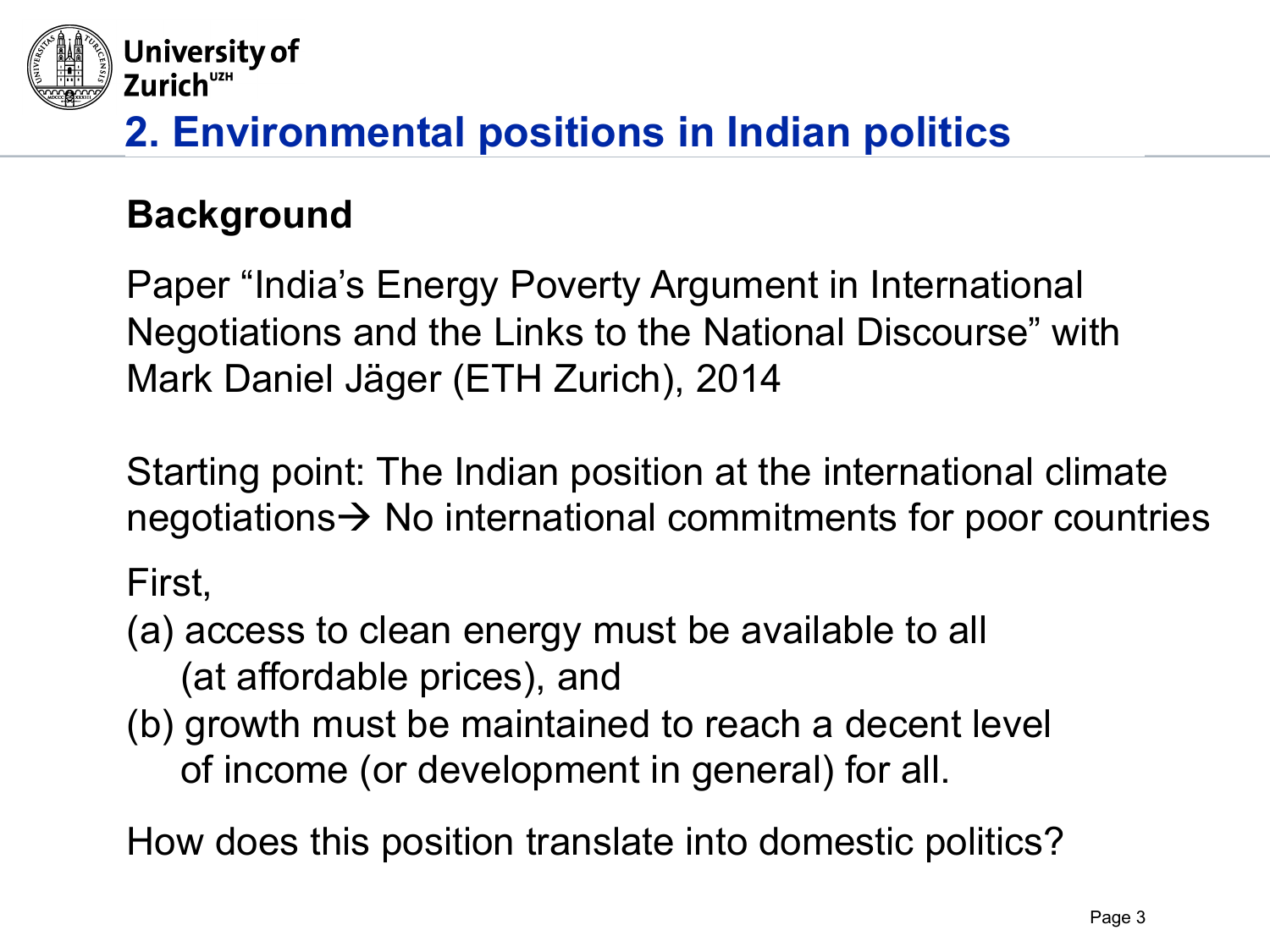

Suspicion: Political actors in India may be "hiding behind the poor" Greenpeace (2007).

 $\rightarrow$  This would also be well in line with classical collective action arguments (Olson 1965).

We examine two relevant policy areas:

- a) Pricing / subsidy policies
- b) Access to clean energy

based on interviews with researchers, politicians, senior bureaucrats, media reports, and general literature

Note: In 2010, 25% of the population did not have access to electricity, and 66% used traditional biomass for cooking (IEA 2013).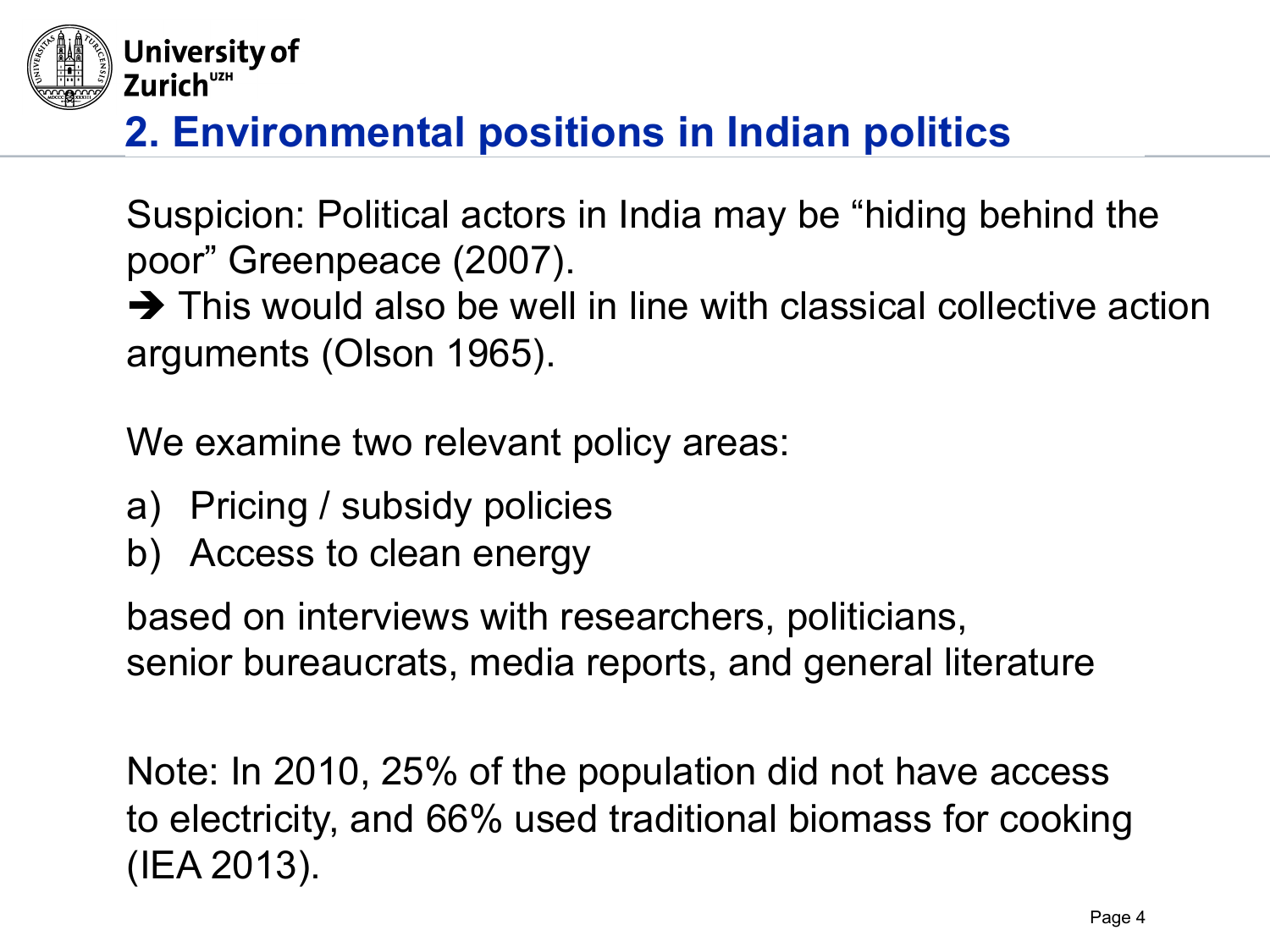

## **(a) Pricing / subsidy policies**

- • Diesel, kerosene, LPG and electricity are directly or indirectly subsidized, at least for some users, others sometimes provide cross-subsidy.
- Benefit incidence analysis widely indicates regressive distribution effects (rather than benefits to the rural poor).
- The paper goes through all fuels one by one and discusses the different stakeholder interests

Example: Liquified Petroleum Gas (LPG)  $\rightarrow$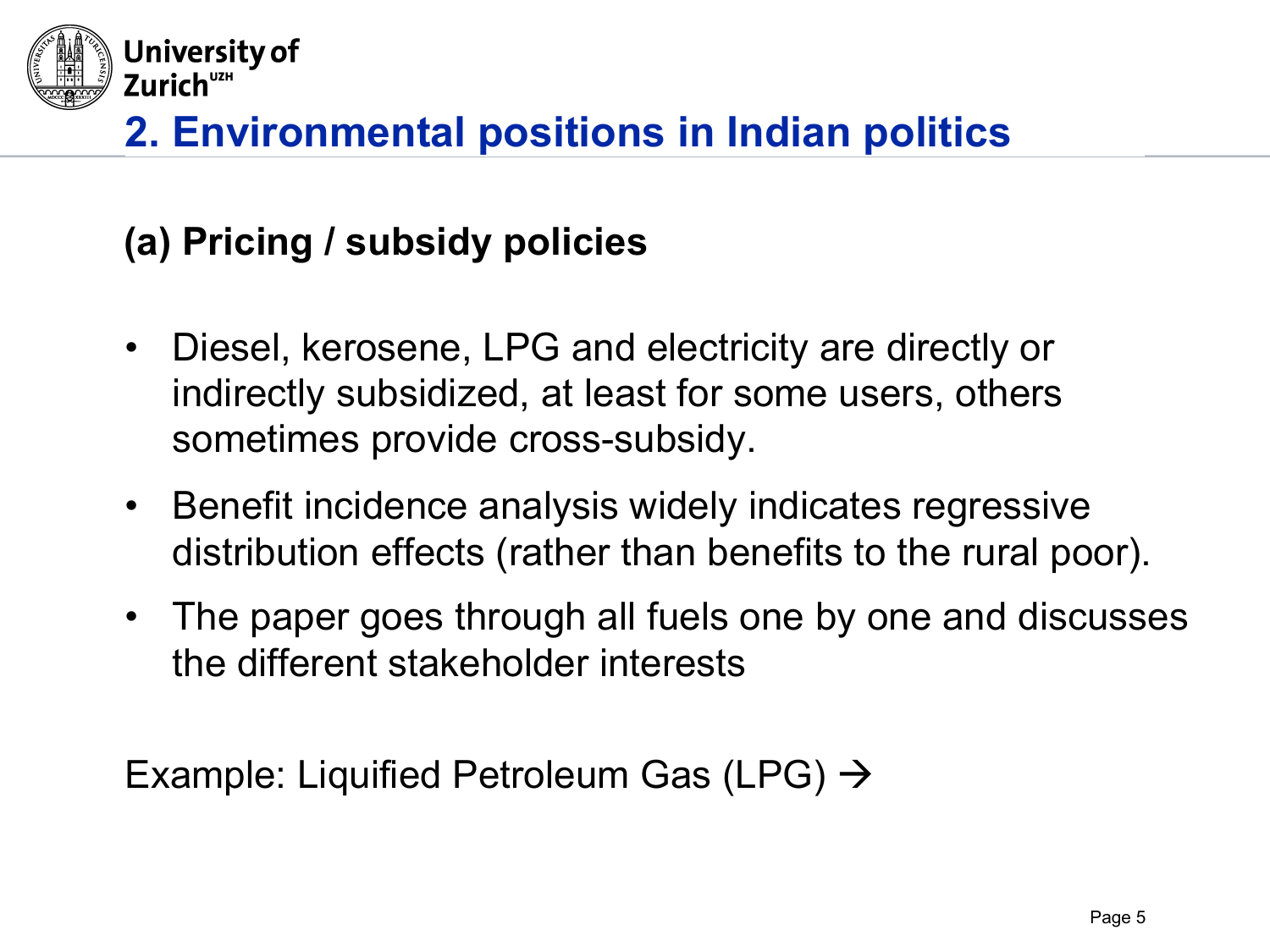

#### **The example of LPG**

#### **User interests**

Primarily urban upper and middle class since LPG use positively correlates with income and urban areas (only 8-9% of the rural population use LPG as their primary source of energy for cooking, against 62% of the urban population) (Teri 2012a: 21), and since the subsidy is universal (not constrained to BPL card holders). Chawla et al. (2005) estimate that the most affluent 6.75% of the Indian population benefit from 40% of the subsidy.

#### **Interests of intermediaries**

Retailers withhold some of the subsidized supply under the PDS to sell it to small commercial businesses, notably restaurants, at a higher price (Teri 2012b: 13).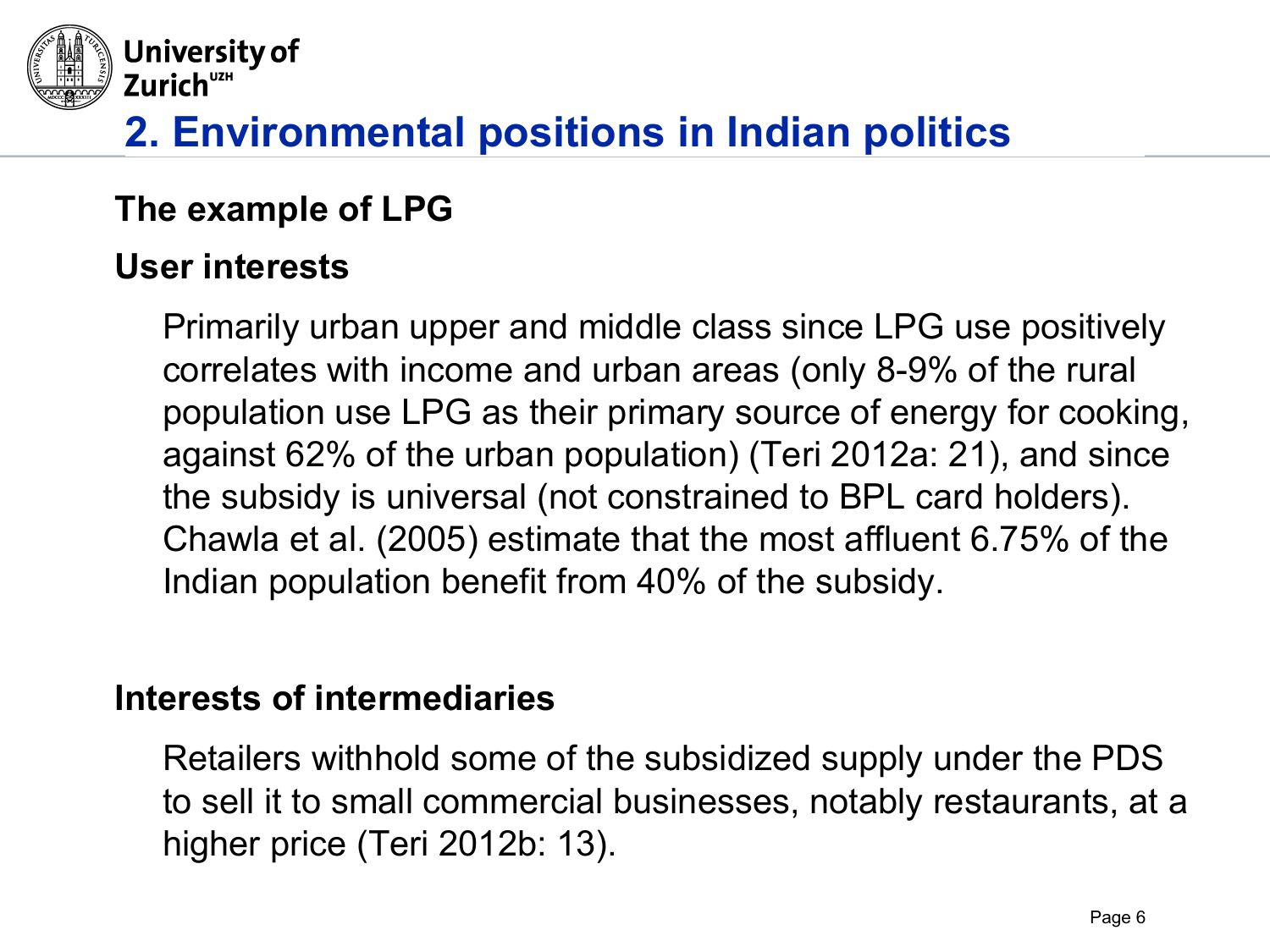

## **(a) Pricing / subsidy policies**

Assessment of electricity policies: 

- In line with Olson's collective action arguments, the current main beneficiaries are much better placed to defend their interest (at times in the name of the poor).
- Interestingly, the respective lobbies usually do not even surface: Opposition parties (no matter what the party ideology!), and the communists fight against reductions in subsidies.
- In any case, the fact that regressive subsidies still exist confirms the Olson perspective and raises doubt about the actual pro-poor perspective.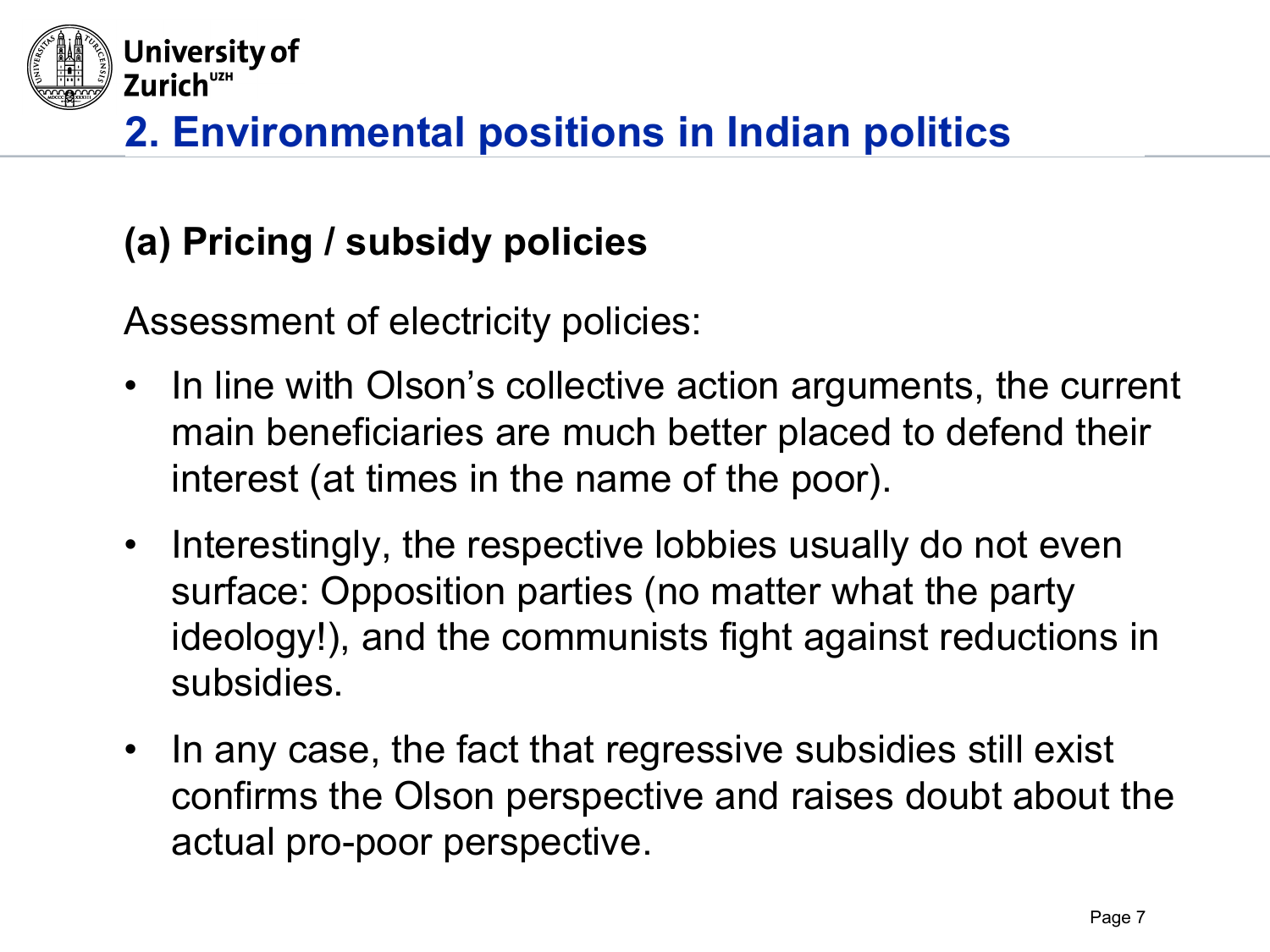

## **(a) Pricing / subsidy policies**

 However:

- Central and state governments keep trying!
- • Info on harmful effects of subsidies is widely spread, and an attempt is made to move towards a general replacement of subsidies through direct financial transfers (using UID).
- Petrol subsidies have already been abolished (June 2010).
- $\rightarrow$  Rhetoric: always pro-poor
- $\rightarrow$  Outcome / actual policies : sometimes pro-poor, sometimes less so (oscillating)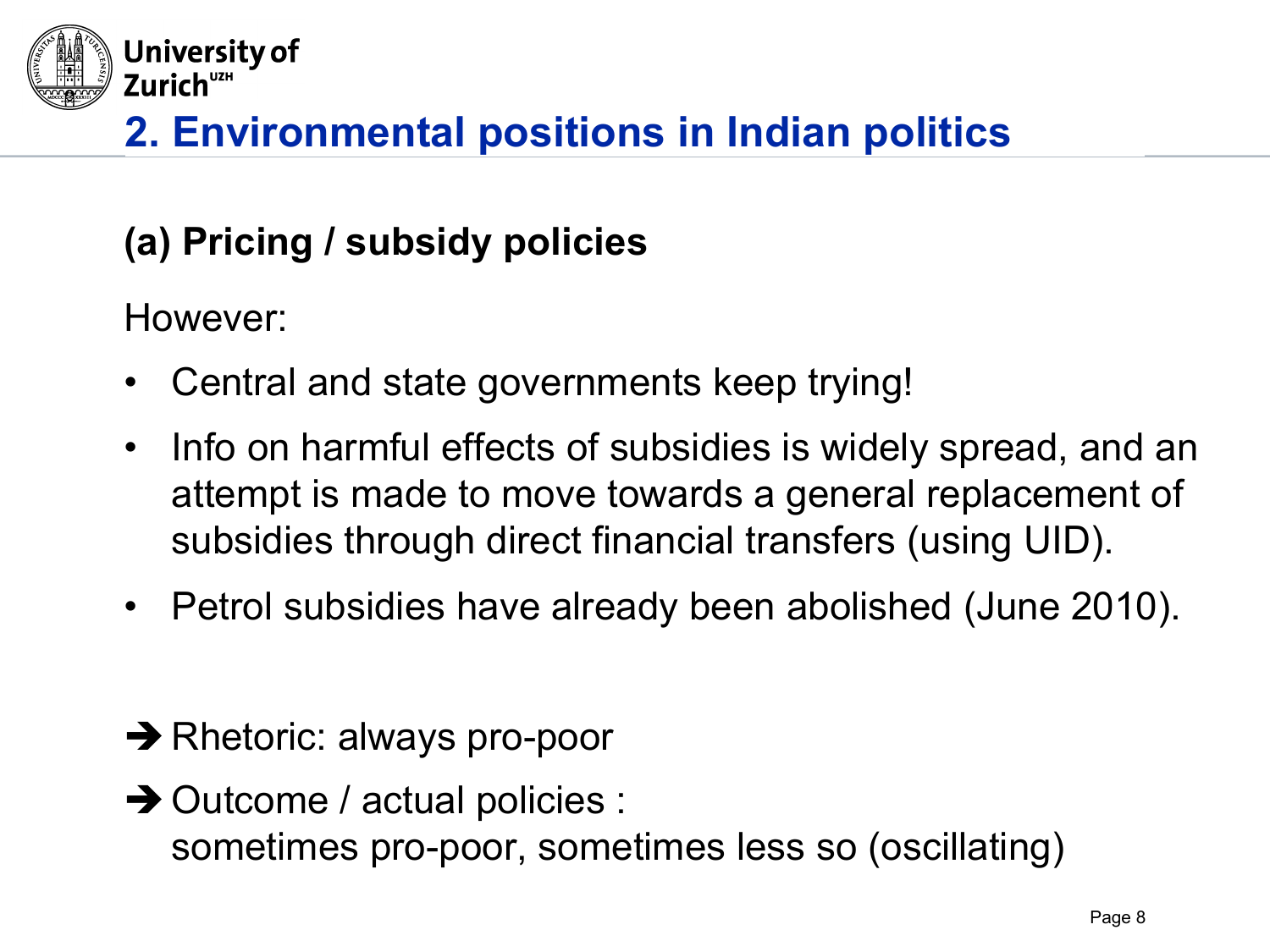

#### University of Zurich<sup>UZH</sup>

# **2. Environmental positions in Indian politics (b) Access to electricity and clean cooking**

 issue for the 2009 election, and a focus of central and regional Household access to electricity has been a key campaign government policy since the late 1990s / early 2000s.

 Examples:

- Slogan '**bijli**, sadak, pani' replaced 'khana, kapade, makkan'
- Several state and diverse local elections won on this topic complementing central government programs with own campaigns. (Note: since January 2013 24h electricity supply in MP for elections in November; paper by Baskaran  $2014 \rightarrow$  "electoral electricity cycles")
- Bihari Chief Minister stated that he would not run for a 2nd term if he didn't reach 100% electrification before 2015.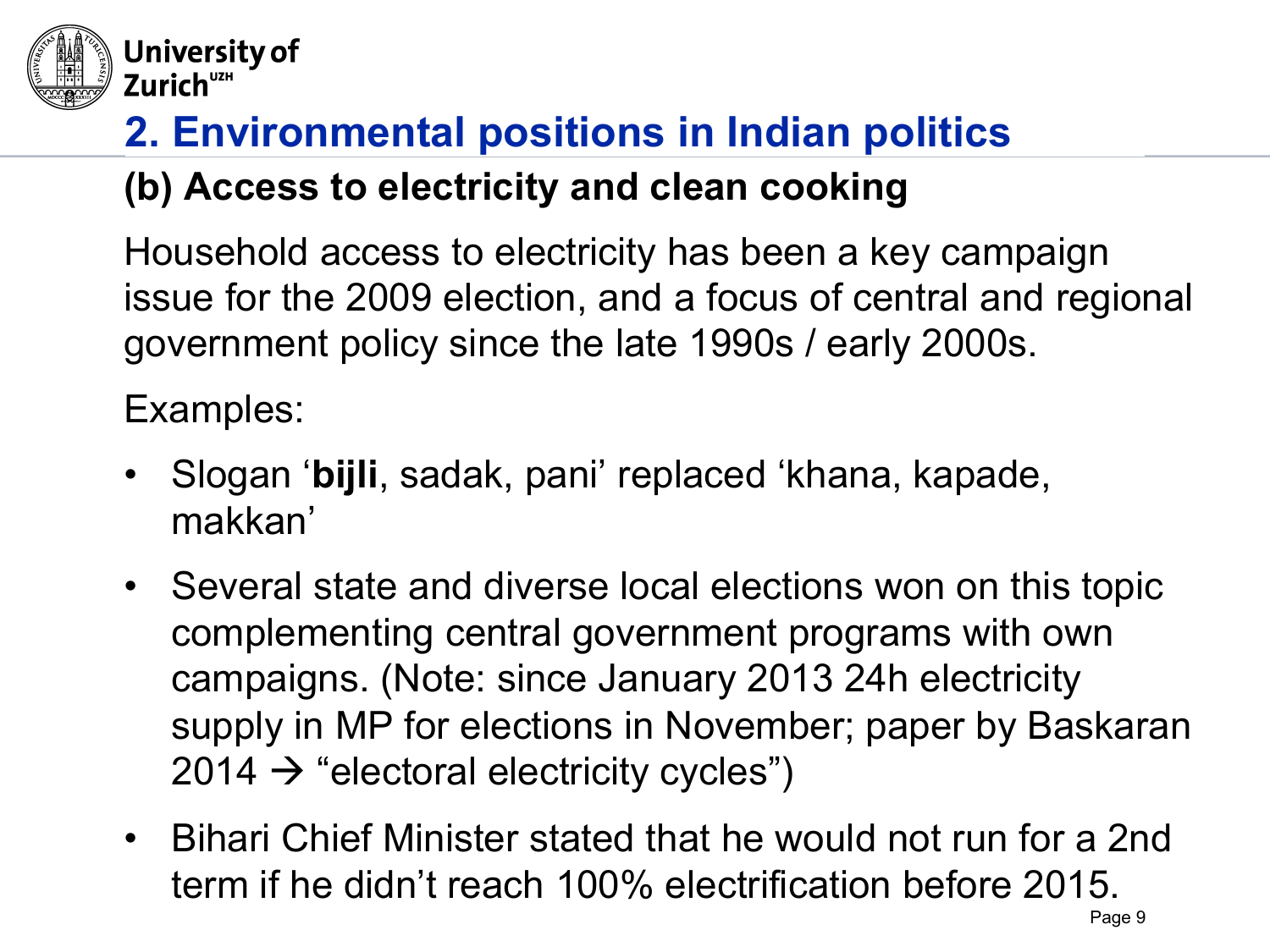

# **2. Environmental positions in Indian politics (b) Access to electricity and clean cooking**

 Assessment of electricity policies:

- Electrification is clearly a policy area with pro-poor normative discourse and actual pro-poor policies
- However: no persistence in face of costs ( $\rightarrow$  norms as means to win elections):
	- − National opposition parties at state level often challenge implementation
	- − Increased activity ahead of elections
	- − Political engagement stops when electrification becomes complex and demanding
	- − Again no stable link to any specific party ideology.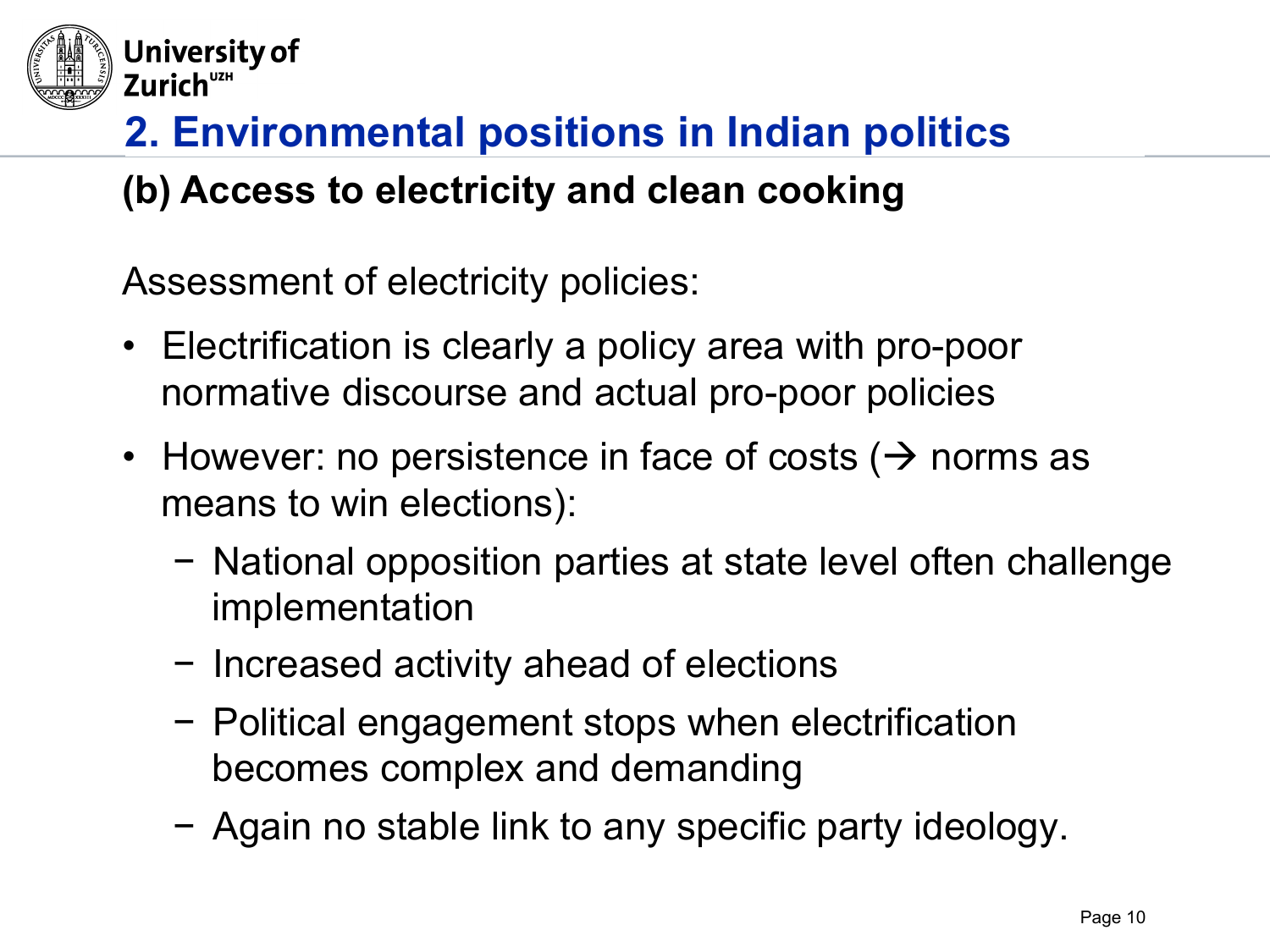

#### **(b) Access to electricity and clean cooking**

 Clean cooking: a neglected topic

- Crucial importance for health (women, children): 400.000 premature deaths per year
- Not a publicly salient normative issue, for cultural reasons and as a result of failed earlier policy
- Political engagement would be costly
- $\rightarrow$  We do not observe such an engagement to any relevant extent.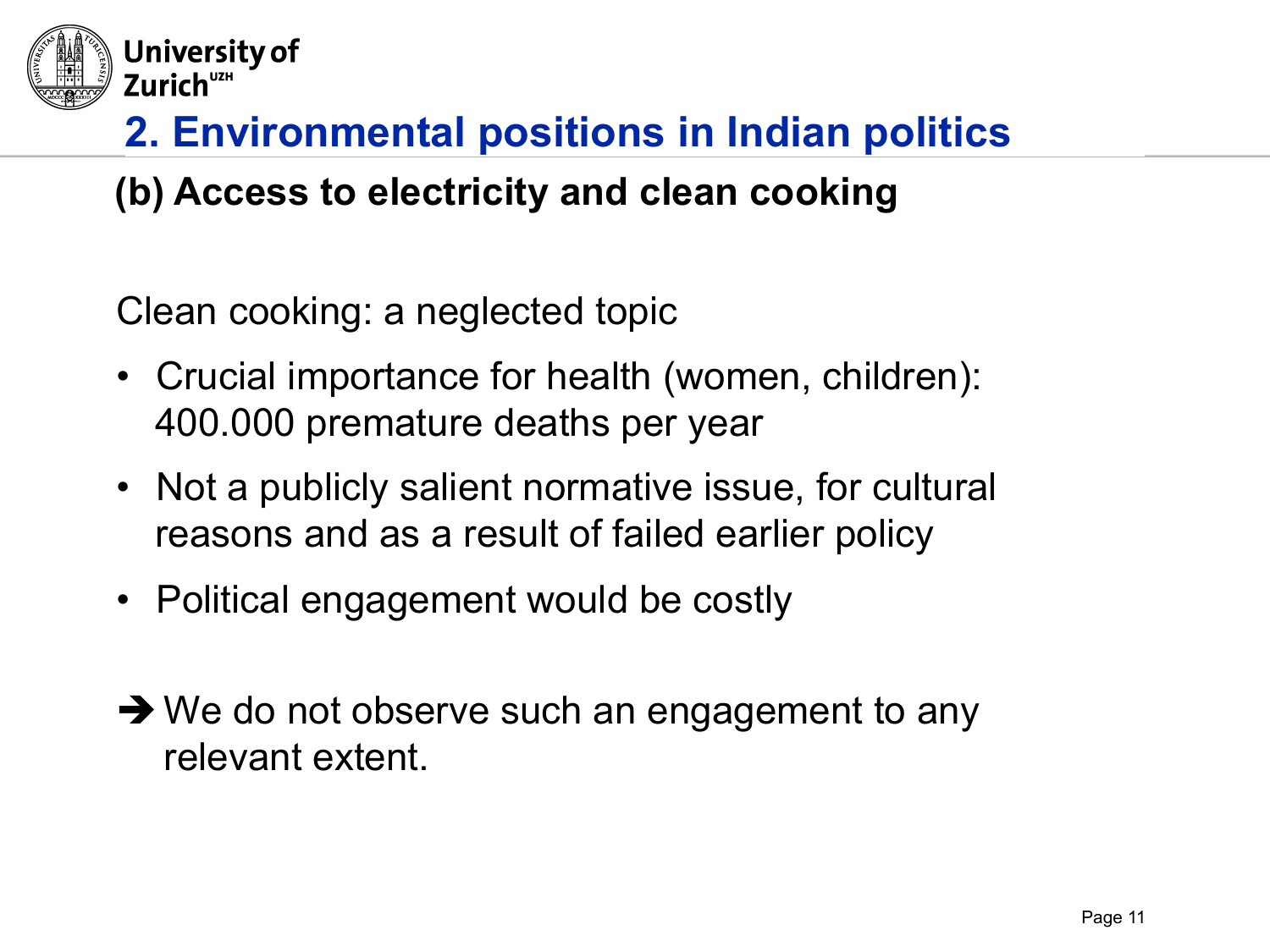

# **3. Conclusions**

- They are a number of false battles in the name of the energy poor (namely on subsidies). Yet, their perspective is taken up by national politicians.
- Hence, at least to some extent, the energy poverty argument used in the international climate negotiations **is** reflected in national politics.
- While India's arguments in the international arena are usually based on a highly normative rhetoric, the domestic reality shows that 'norm-orientation' usually reflects primarily norms as means perspective.
- In this context, there is a strong awareness that large numbers can win elections  $\rightarrow$  Olson cannot explain everything...
- Page 12 • As opposed to Switzerland, party positions depend more on relationships between government and opposition (or competing governments at different levels) than on any characteristic party ideology.